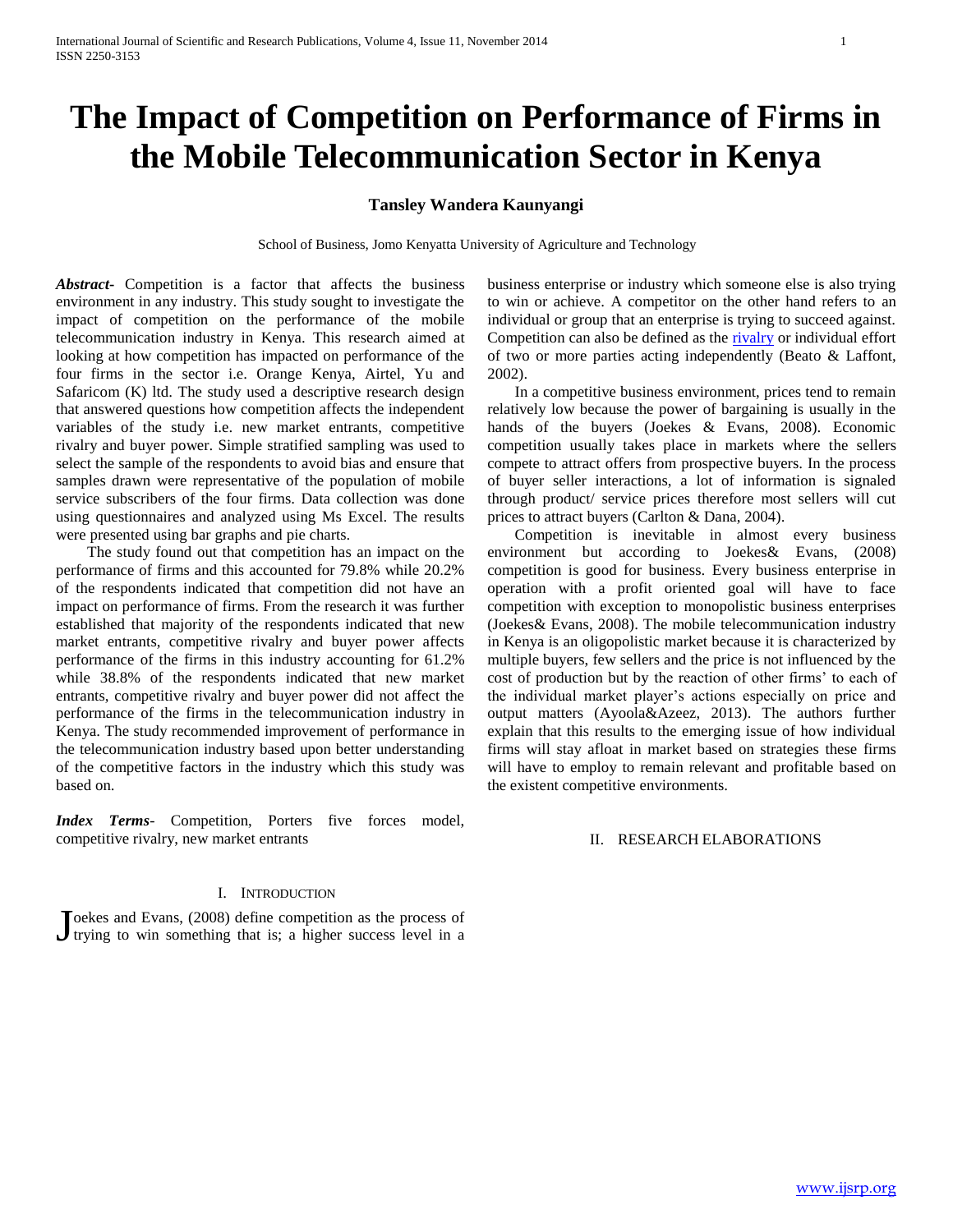

Dependent variable

## **Figure 3.1 Conceptual framework**

# **3.1 The threat of new market entrants**

 Threat of new entrants according to Porters five forces refers to the threat that new competitors pose to the existing competitors in any industry. Where an industry is profitable, it can be expected that it will attract more competitors who are also looking to have a slice of the profits (Michael, 2008). If it is easy for these new entrants to enter the market, for example if entry barriers are low or nonexistent, this will pose a threat to firms already operating and competing in that industry (Murphy 2002). More competition leads to increased production levels. Without matching a concurrent increase in consumer demand, profit levels for every market player are bound to go down and therefore, threat of new entrants, according to Porter's 5 forces, is one of the forces that shape the competitive structure of an industry.

 The threat of new entrants as the model created by porter depicts, also influences the ability of firms existing in the industry to achieve profitability and better their performance levels (Michael, 2008). A high threat of entry means new competitors are highly likely to be attracted to the profits of the industry as they can enter the industry with relative ease (Carlton & Dana, 2004). With new competitors making entry into the industry, they could decrease the market share and thus profitability of the existing competitors. New entrants could also mean changes to existing product quality and/or price levels.

 High levels of threat of new entrants could make an industry more competitive and thus decrease profit potential for existing market players (Michael, 2008). Low threat of entry on the other hand makes an industry less competitive and at the same time increases profit potential for the existing firms (Michael, 2008). New entrants are deterred by barriers to entry (factors in a competitive industry that make it difficult for new market entrant to begin operating in that market).The degree of threat of new entrants is determined by several factors, with many of these factors falling into the category of entry barriers.

 A high economy of scale is an entry barrier that could lower the threat of entry (Hernon& Whitman, 2001). Well-known brand names such as established industry names e.g. Safaricom and Airtel are as well barriers to entry that can lower the threat of new entrants. High upfront capital investments required to jump start an enterprise can as well lower the threat of new entrants. High consumer switching costs are also barriers to entry(Michael, 2008). The opposite is true for any of these factors where the barriers to entry are low and the threat of new entrants is high. For instance, if there are no required economies of scale, standardized products, low initial capital investment requirements and low consumer switching costs indicates that entry barriers are low and the threat of entry is high.

 High threat of entry of new competitors occurs when**:**  profitability does not require economies of scale; products are undifferentiated; brand names are not well-known; initial capital investment is low; consumer switching costs are low; accessing distribution channels is easy; location is not an issue; proprietary technology is not an issue, proprietary materials is not an issue; government policy is not an issue and expected retaliation of existing firms is not an issue (Michael, 2008).

 Threat of new entry on the other hand is low if; profitability requires economies of scale; products are differentiated; brand names are well-known; initial capital investment is high; consumer switching costs are high; accessing distribution channels is difficult; location is an issue; proprietary technology is an issue; proprietary materials is an issue; government policy is an issue and the expected retaliation of existing firms is an issue (Michael, 2008). Thus the research focused on the threat of new market entrants in the Kenyan telecommunications industry being low as the factors outlined above largely reflected the reality of the industry.

 The researcher chose the threat of new entrants as one of the independent variables for reasons explained above on the threats established industry players such as Safaricom and Airtel face as well based on the fact that a low threat of new market entrants makes an industry become more attractive and increases profit potential for firms already operating in that industry. A high threat of new market entrants makes an industry become less attractive and decreases profit potential for the firms already operating in that industry (Hernon& Whitman, 2001).

**3.2 Buyer power**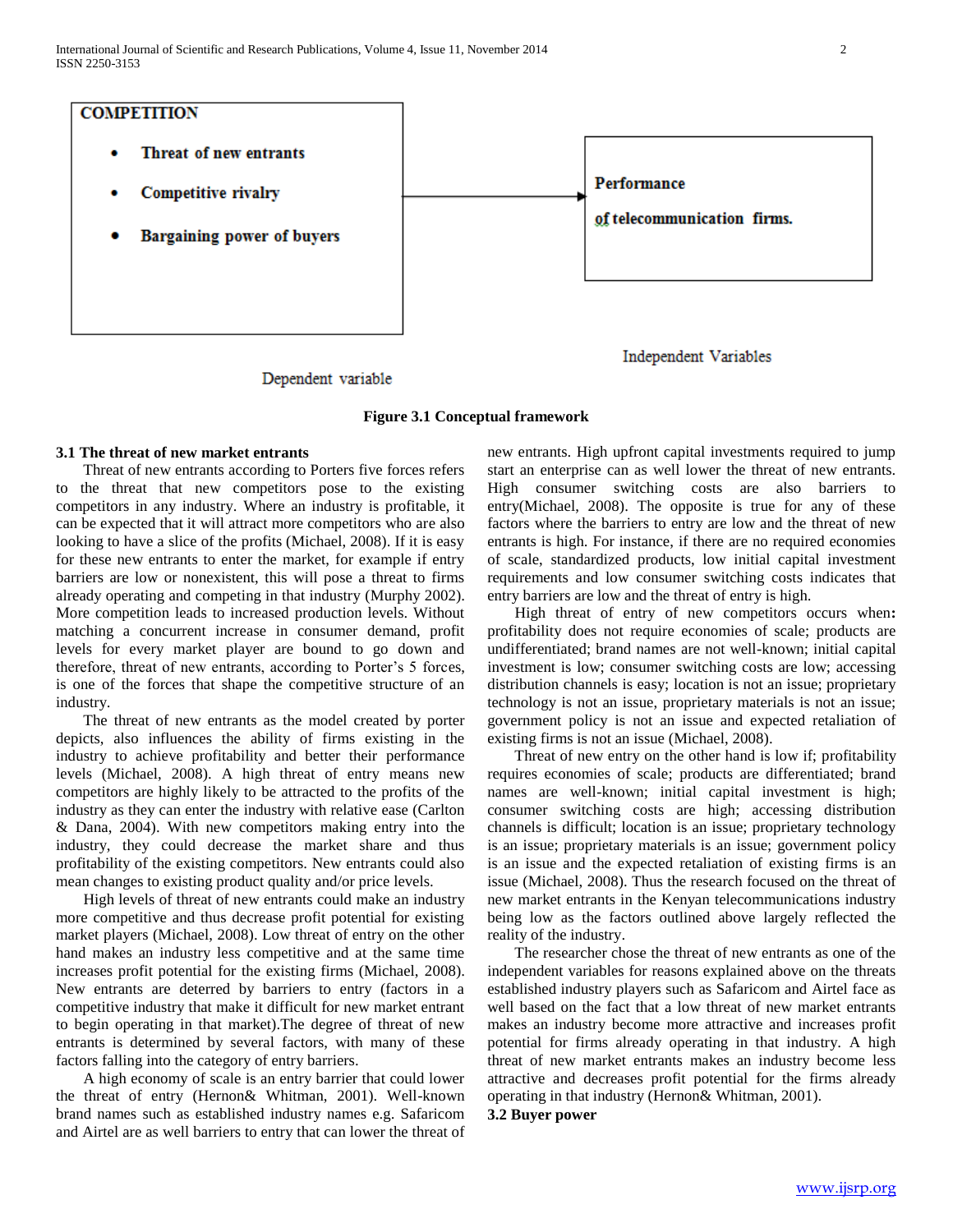The presence, composition and number of powerful buyers in a market reduce the profit potential for the industry as a whole (Michael, 2008). Buyers increase competition and impact on performance of firms within an industry by bargaining for improved quality/quantity of services, forcing down prices as well as playing competitors against each other with end result being diminished industry profitability (Michael, 2008).

 With the Kenyan mobile telecommunications industry, the power of the industry's important buyer groups depends upon the characteristics related to the market situation as well as the relative importance of purchases from customers of a single operator as compared to the overall business. To assess the power of the buying group in the Kenyan mobile telecommunications industry, the research used the following conditions: that the buyer group was concentrated, or purchased large volumes relative to the seller's sales; that products purchased from the four firms are standard or undifferentiated alternative suppliers are easy to find and competitors are played against each other; that few switching costs existed (such as little penalty for moving to another service provider); that the industry's product is not important to the quality of the buyer's products and that the buyer has full information (their knowledge of demand and market prices provides them with leverage)

Buyer power, also defined as the ability of customers to put a firm under pressure, also affects the customer's sensitivity to price changes (Michael, 2008). Firms in the Kenyan mobile telecommunication industry had taken measures during the research to reduce buyer power by for example implementing loyalty and reward programs. The buyer power is high if the buyer has many alternatives (Grand, 2007).

 Buyer power can enable consumers exert pressure on businesses to get them to provide better quality products, better customer services and lowered product prices (Hernon & Whitman, 2001). As with the case with this research the researcher sought to investigate the Impact of buyer power by analyzing the Kenya's mobile subscriber bargaining power and its impact on quality and price. When analyzing the bargaining power of buyers, the industry analysis was conducted from the seller's. According to Porter's 5 forces industry analysis model, buyer power remains among the forces that shape the competitive structure and performance of any industry (Michael, 2008).

 A strong buyer can make an industry more competitive and decrease profit potential for the seller (Carlton & Dana, 2004). However a buyer, who is not as strong makes an industry less competitive and increases profit potential for the seller because the prices and quality will be determined by the seller (Michael, 2008). The concept of buyer power Porter created has had a lasting Impact in market theory. Several factors determine Porter's Five Forces buyer bargaining power. One of the factors is the number of buyers as compared to sellers. When the buyers are more than the sellers, this shifts the power to the buyers. Another factor is switching costs, that is, if it is relatively easy for a buyer to switch from one seller to another then the power is also with the buyers. If buyers can easily backward integrate – or begin to produce the seller's product themselves – the bargain power of customers is high. If the consumer is price sensitive and well-educated regarding the product, buyer power is high. If the customer purchases large volumes of standardized products from the seller, buyer bargaining power is high. If substitute products are available on the market, buyer power is high and the opposite is true (Michael, 2008).

 During analysis of an industry, all of the above mentioned factors regarding Porter's 5 Forces on buyer power did not apply. But others if not majority, certainly did apply to the study. Of the factors that did apply, some indicated a high buyer bargaining power and others a low buyer bargaining power, with the results not always being straightforward. Therefore for this research, it was necessary to consider the particular circumstances of each of the given firms in the industry as a whole when using data to evaluate the competitive structure and performance of the four firms.

 According to Porter's 5 forces, with regards to buyer power industry analysis, when there is lower bargaining power it makes the industry to be more attractive and the potential of earning profits is high for the seller (Grand, 2007). Since its introduction, Porter's Five Forces has been used widely in industry analysis and this informed its inclusion in this study. The five forces measure the competitiveness of the market deriving its attractiveness (Michael, 2008). The researcher therefore used conclusions based from the analysis to determine the Impact of competition on the performance of individual firms in the telecommunications industry.

## **3.3 Competitive rivalry**

 This forms part of the [Porter's Five Forces](http://www.venturenavigator.co.uk/content/327/) that the researcher used as an independent variable to the research. As a starting point in analyzing the Kenyan telecommunications industry, the research looked at the nature of the competitive rivalry existing between the established firms in the industry. Where entry to an industry is easy, competitive rivalry is likely to be high while if it is not easy for customers to go for substitute products in the market (Hernon & Whitman, 2001), for example a subscriber could choose Airtel services over Safaricom, then rivalry will be low. Competitive rivalry depends on several factors such as differentiation between the products in the market, brand loyalty by the buyers and price comparisons by the media (Grand, 2007). Competitive rivalry will also be high where it's costly to leave the industry hence they fight to just stay in (exit barriers); where the market growth rates are low (growth of a particular company is possible only at the expense of a competitor); where high "strategic stakes" are tied up in capital equipment, research or marketing and where capacity can only be increased by large amounts. In such a scenario, companies will apply the necessary strategies so as to retain their share of the market (Michael, 2008). A highly competitive business environment results in competitiveness in prices, profitability and performance of firms in the industry.

#### III. FINDINGS

#### **4.1 Impact of threat of new market entrants**

 Rating the impact of threat of new market entrants on performance of firms in the mobile telecommunications industry in Kenya on a five point Likert scale where **5=strongly agree 4=**a**gree 3=don't know 2= Disagree1= Strongly disagree.**

The range was 'strongly agree' (5) to 'Strongly disagree' (1).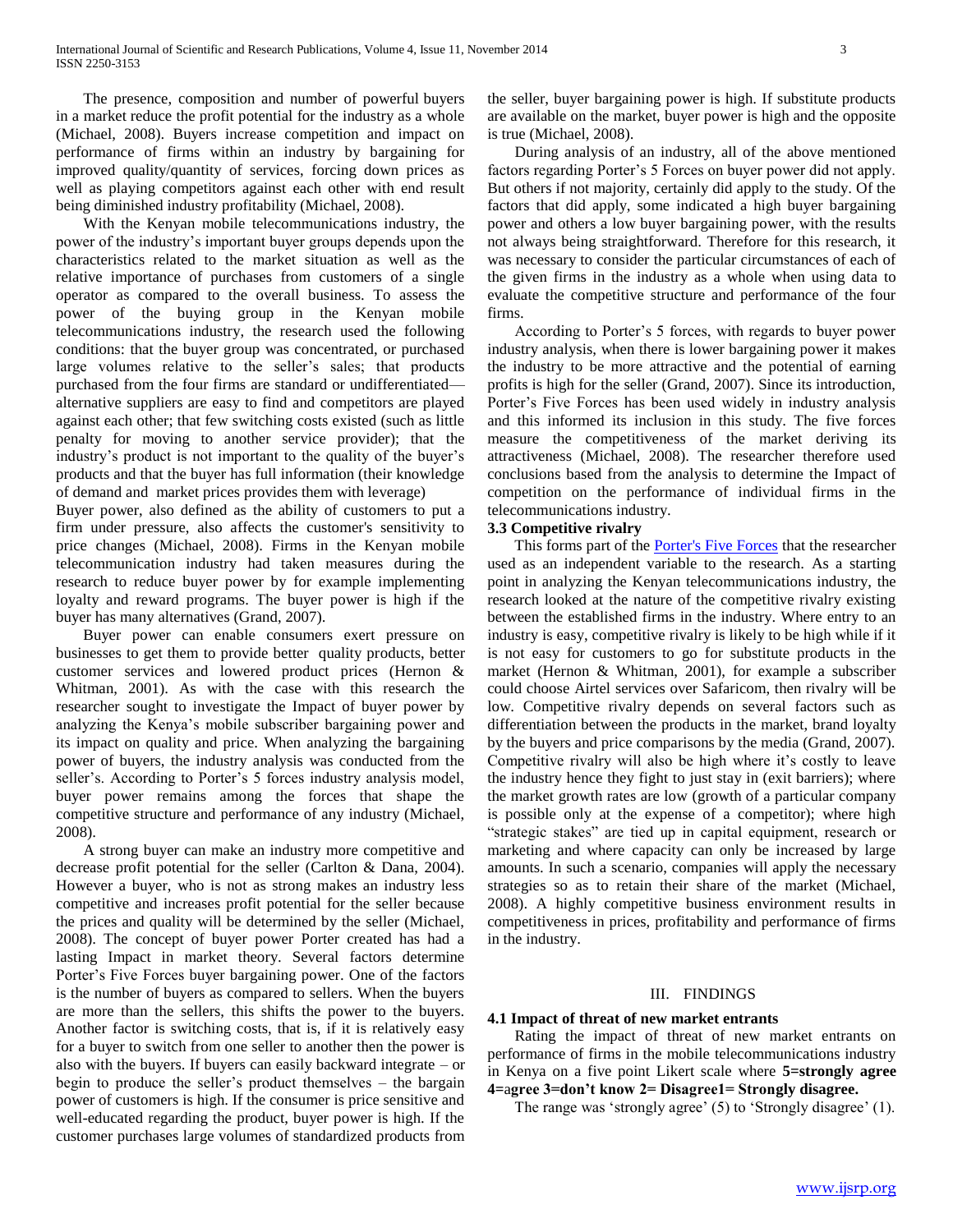The scores of 'disagree/strongly disagree' had an equivalent mean score of 0 to 2.5 on the continuous Likert scale ;  $\left( 0 \leq \right)$  $L/N < 2.4$ ).

The scores of 'don't know' had an equivalent mean score of equivalent to a mean score of 2.5 to 3.4 on the continuous Likert scale: (2.5≤M.E<3.4).

 The score of very strongly agree/agree had an equivalent mean score of 3.5 to 5.0 on a continuous Likert scale;  $(3.5 \leq F \leq 5.0)$ .

A standard deviation of >1.5 implies a significant difference on the impact of the variable among respondents.

| <b>Statements</b>                                                  | Mean | Std. Dev. |
|--------------------------------------------------------------------|------|-----------|
| New market entrants have led to decreased market shares            | 3.51 | 0.364     |
| New market entrants have led to decreased revenues                 | 3.33 | 0.675     |
| New market entrants have led to decreased profitability of firms.  | 3.51 | 0.731     |
| New market entrants have led to decreased price levels of services | 3.78 | 0.275     |

### **Table 4.1: threat of new market entrants**

 The study sought to establish the views of respondents on whether a firm required economies of scale in order to attain profitability in the Kenyan Telecommunications sector. The results were as shown below.





 According to the study findings, the majority of the respondents indicated that they had the view that a firm required economies of scale in order to attain profitability in the Kenyan Telecommunications sector, accounting for 61.8% while 38.2% indicated they did not hold the view that a firm required economies of scale in order to attain profitability. The results therefore show that new entrants into the market of mobile telecommunication impacts on the performance of the firms.

## **4.2 Impact of buyer power on performance of firms in the mobile telecommunications industry in Kenya.**

 The study took a rating the Impact of buyer power on performance of firms in the mobile telecommunications industry in Kenya on a five point Likert scale where **5=strongly agree 4=**a**gree 3=don't know 2= Disagree 1= strongly disagree.**

The range was 'high'  $(4)$  to 'unchanged'  $(1)$ .

 The scores of unchanged/low had an equivalent mean score of 0 to 2.5 on the continuous Likert scale ;( $0 \leq U/M \leq 2.4$ ).

 The scores of moderate had an equivalent mean score of of 2.5 to 3.4 on the continuous Likert scale: 2.5≤G<3.4).

 The score of high had an equivalent mean score of 3.5 to 5.0 on a continuous Likert scale; 3.5≤E<5.0).

 A standard deviation of >1.5 implied a significant difference on the impact of the variable among respondents.

## **Table 4.2 Purchase volumes & switching costs for mobile subscribers**

| Impact of competition on affordability on each of the four firms<br>based upon: | Mean | Std. Dev. |
|---------------------------------------------------------------------------------|------|-----------|
| a. Purchase volumes:                                                            |      |           |
| Airtel Kenya                                                                    | 3.42 | 0.371     |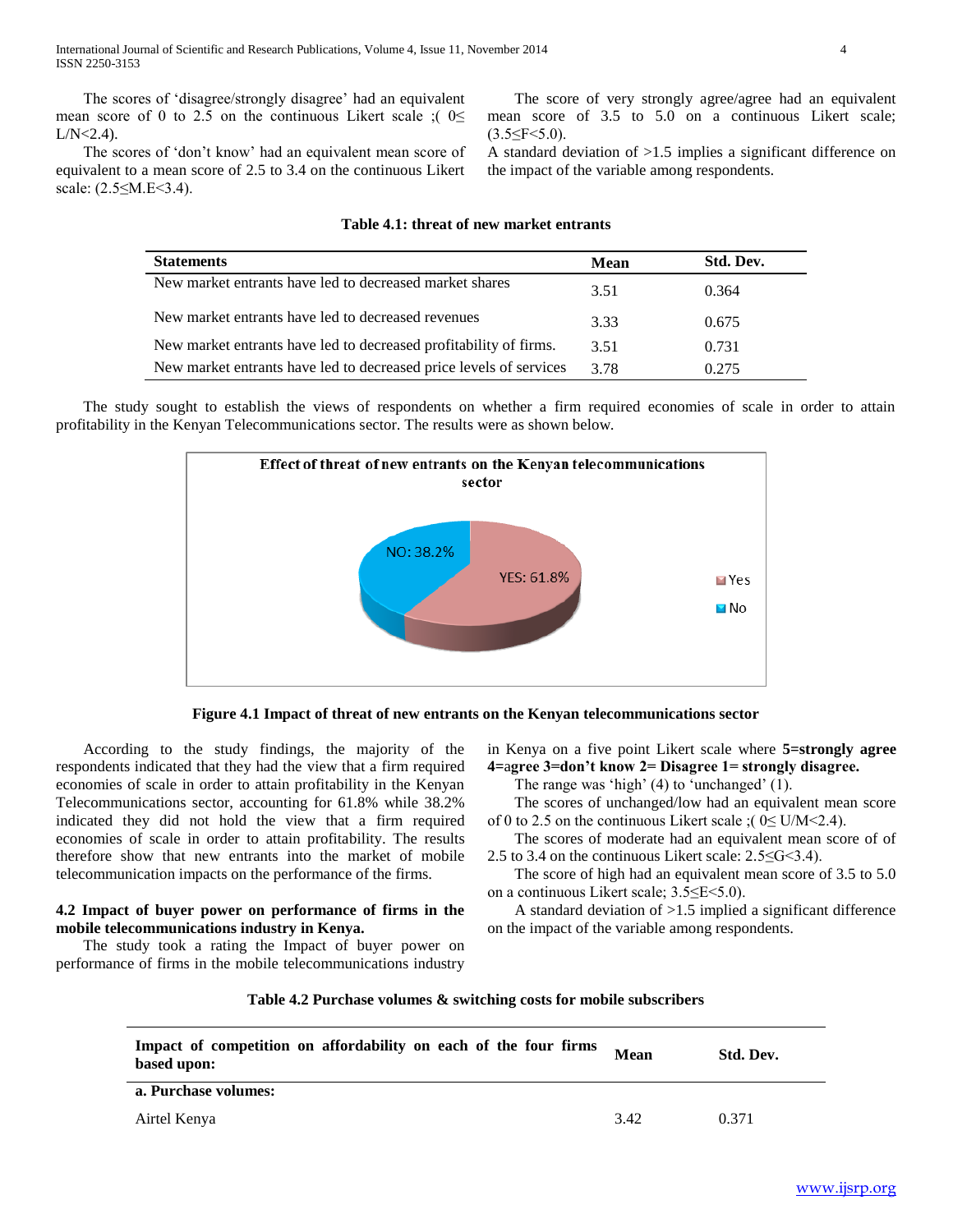International Journal of Scientific and Research Publications, Volume 4, Issue 11, November 2014 5 ISSN 2250-3153

| Orange Kenya               | 1.85 | 0.634 |
|----------------------------|------|-------|
| Safaricom                  | 3.62 | 0.526 |
| Yu mobile                  | 2.16 | 0.389 |
| <b>b.</b> Switching costs: |      |       |
| Airtel Kenya               | 2.53 | 0.571 |
| Orange Kenya               | 2.18 | 0.232 |
| Safaricom                  | 3.51 | 0.393 |
| Yu mobile                  | 2.32 | 0.364 |
|                            |      |       |

 The study sought to find out the Purchase volumes & switching costs for mobile subscribers of either of the four telecommunications firms in the industry in relation to consumer/subscriber buying power. The respondents rated buyer power in terms of purchase volumes as follows: Airtel Kenya (mean of 3.42) indicating that the purchase volumes were moderate; Orange Kenya (mean of 1.85) indicating that the purchase volumes were unchanged/low; Safaricom Kenya (mean of 3.62) indicating that the purchase volumes were high and Yu mobile (mean of 2.16) indicating that the purchase volumes were unchanged/low.

 The extent to which respondents rated buyer power in terms of switching cost were as follows; Airtel Kenya (mean of 2.53) indicating that the quality was moderate; Orange Kenya (mean of 2.18) indicating that the quality was unchanged/low; Safaricom Kenya (mean of 3.51) indicating that the quality was excellent and Yu mobile also had a (mean of 2.32) indicating that the quality was unchanged/low.

 **Impact of subscribers' buyer power in the mobile telecommunications industry in Kenya on substitute products, backward integration and industry attractiveness.**

Rating the Impact of subscriber's buyer power in the mobile telecommunications industry in Kenya on substitute products, backward integration and industry attractiveness on a five point Likert scale where **5=strongly agree 4=**a**gree 3=don't know 2= Disagree 1= Strongly disagree.**

The range was 'strongly agree' (4) to 'Strongly disagree' (1).

The scores of 'disagree/strongly disagree' had an equivalent mean score of 0 to 2.5 on the continuous Likert scale ;  $0 \le$  $L/N < 2.4$ ).

The scores of 'don't know' had an equivalent mean score of equivalent to a mean score of 2.5 to 3.4 on the continuous Likert scale: (2.5≤M.E<3.4).

 The score of very strongly agree/agree had an equivalent mean score of 3.5 to 5.0 on a continuous Likert scale;  $(3.5 \leq F \leq 5.0)$ .

 A standard deviation of >1.5 implies a significant difference on the impact of the variable among respondents.

| Table 4.3 Impact of subscribers' buyer power on substitute products, backward integration and industry attractiveness. |  |  |  |
|------------------------------------------------------------------------------------------------------------------------|--|--|--|
|                                                                                                                        |  |  |  |

| Impact of subscriber's buyer power on substitute products, backward integration     | Mean | Std. Dev. |
|-------------------------------------------------------------------------------------|------|-----------|
| and industry attractiveness                                                         |      |           |
| There are no substitute products for the telecommunications industry as a whole     | 3.63 | .638      |
| Buyer power has resulted in better product price and quality                        | 3.74 | .523      |
| Can buyers begin to produce sellers products themselves (buyer backward             | 2.16 | .248      |
| integration)                                                                        |      |           |
| The buying power of mobile subscribers in the Kenyan telecommunications             | 3.51 | .287      |
| industry has made the industry attractive to new service providers/ market players. |      |           |

 The study sought to find out the impact of subscriber's buyer power in the mobile telecommunications industry in Kenya on substitute products, backward integration and industry attractiveness. The respondents were of the opinion that there are no substitute products for the telecommunications industry as a whole (mean of 3.63) indicating that they strongly agreed there were no existing substitute telecommunication products to the industry's that the purchase volumes were moderate. On the question of whether buyer power had resulted in better product price and quality, respondents indicated that indeed buyer power had resulted in better price and quality of products (mean of 3.74**).** 

 On the question of whether buyers could begin producing sellers products themselves (buyer backward integration, respondent indicated they strongly disagreed (mean of 2.16)**.**  Respondent also indicated to a mean of 3.51 that buying power of mobile subscribers in the Kenyan telecommunications industry has made the industry attractive to new service providers/ market players

## **4.3 Impact of competitive rivalry on performance of firms**

 On the third independent variable, the study sought to find out the impact of competitive rivalry on performance of firms in the mobile telecommunications industry in Kenya based on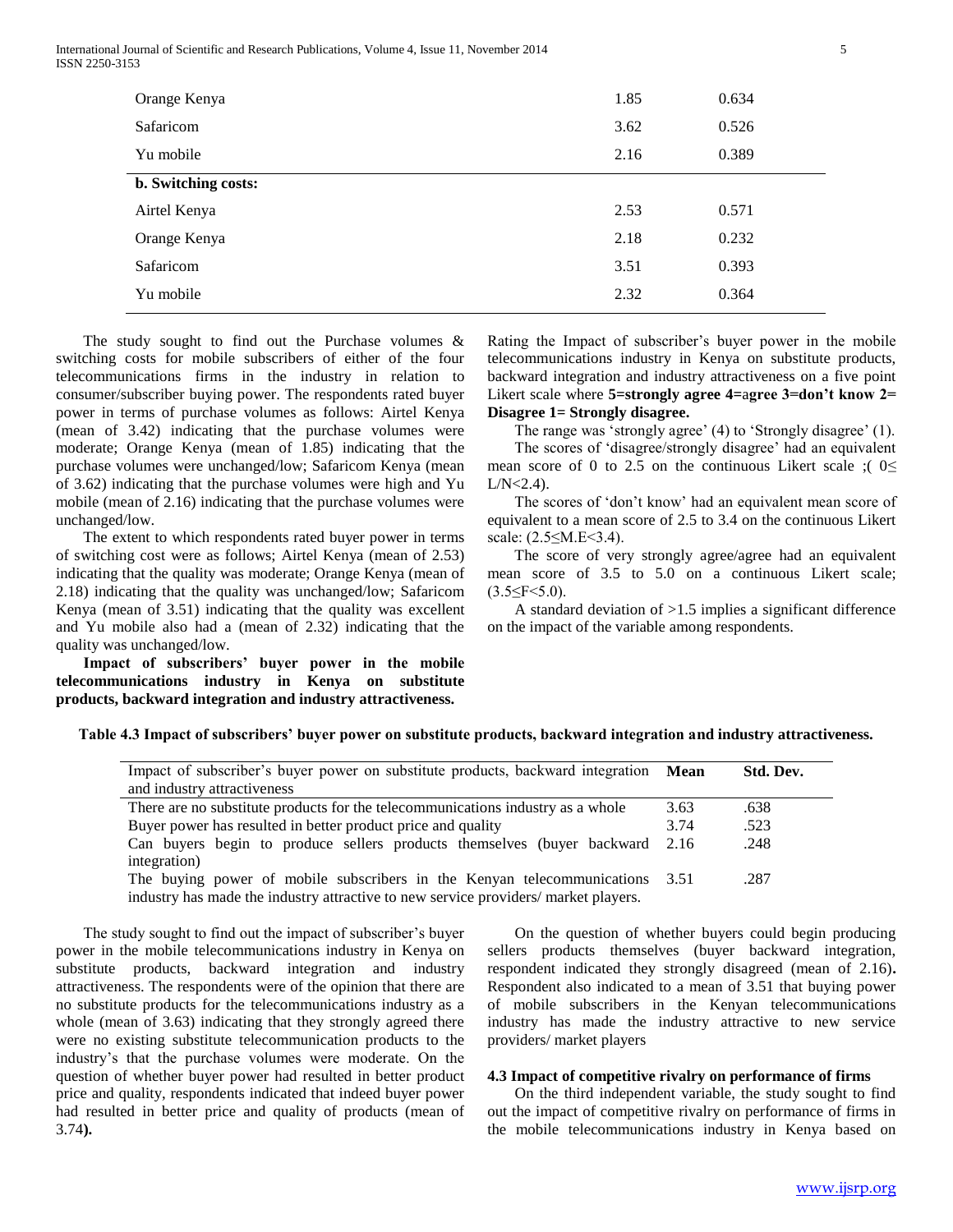various measures as shown below. The results were determined by use of mean and standard deviation as shown.

The range was 'strongly agree' (4) to 'Strongly disagree' (1). The scores of ‗disagree/strongly disagree' had an equivalent mean score of 0 to 2.5 on the continuous Likert scale ;  $0 \le$  $L/N < 2.4$ ).

The scores of 'don't know' had an equivalent mean score of equivalent to a mean score of 2.5 to 3.4 on the continuous Likert scale: (2.5≤M.E<3.4).

 The score of very strongly agree/agree had an equivalent mean score of 3.5 to 5.0 on a continuous Likert scale;  $(3.5 \leq F \leq 5.0)$ .

A standard deviation of >1.5 implies a significant difference on the Impact of the variable among respondents.

## **Table 4.4 Impact of competitive rivalry on performance of firms**

| Impact of competitive rivalry on performance of firms in the mobile<br>telecommunications industry in Kenya                                                  | <b>Mean</b> | Std. Dev. |
|--------------------------------------------------------------------------------------------------------------------------------------------------------------|-------------|-----------|
| Competitors are few thus performance of firms is relatively predictable<br>and stable                                                                        | 3.63        | 0.638     |
| Competitors are of unequal size, some are large firms, others are small,<br>and thus performance of these firms differs.                                     | 3.74        | 0.523     |
| Competitors possess unequal market share and this directly relates to<br>their different levels in performance.                                              | 3.65        | 0.248     |
| Performance of firms grows in tandem with the industry growth which 3.51<br>remains fast.                                                                    |             | 0.287     |
| Products for the different firms in the industry are differentiated and thus<br>performance for individual firms is easily measured.                         | 3.54        | 0.243     |
| Brand loyalty is significant for the different brands for firms in the<br>industry and this reflects directly in performance of brands for the four<br>firms | 4.21        | 0.342     |

 The results obtained from table 4.8 showed that respondents strongly agreed that competitors were few thus performance of firms is relatively predictable and stable with a mean of 3.63. Respondents also strongly agreed that competitors are of unequal size, some are large firms, others are small, and thus performance of these firms differ by a mean of 3.74.On the question of whether competitors possessed unequal market share and which directly relates to their different levels in performance, respondents strongly agreed, with a mean of 3.65.

 Respondents also strongly agreed that performance of firms grows in tandem with the industry growth which remains fast, rated with a mean of 3.51. On whether products for the different firms in the industry are differentiated and thus performance for individual firms was easily measured, respondents strongly agreed with a mean of3.54. Lastly, on the question of whether Brand loyalty is significant for the different brands for firms in the industry and this reflects directly in performance of brands for the four firms, respondents strongly agreed with a mean rating of 4.21.

#### IV. CONCLUSIONS

 The impact of competition on the Kenyan mobile telecommunication market is that it has greatly enhanced performance. The study further concluded that there is a direct relationship between competition and the performance of these four firms. Competition in this industry impacts directly on the performance of the firms because of the few number of the firms in the industry therefore the improvement in performance aspects is not based on cost of production rather it is as a reaction from the actions of the competitors. The study therefore concludes that the level of competition in the telecommunication industry impacts on the performance of the four firms in this industry which were the basis of the study. The study has shown that competition has a great impact on the performance of the firms in the telecommunication industry. The study has shown that there are barriers to entry into this industry but they are low therefore there is room for new firms to enter into this industry. The study therefore recommends that more firms should consider entering this industry despite the level of competition.